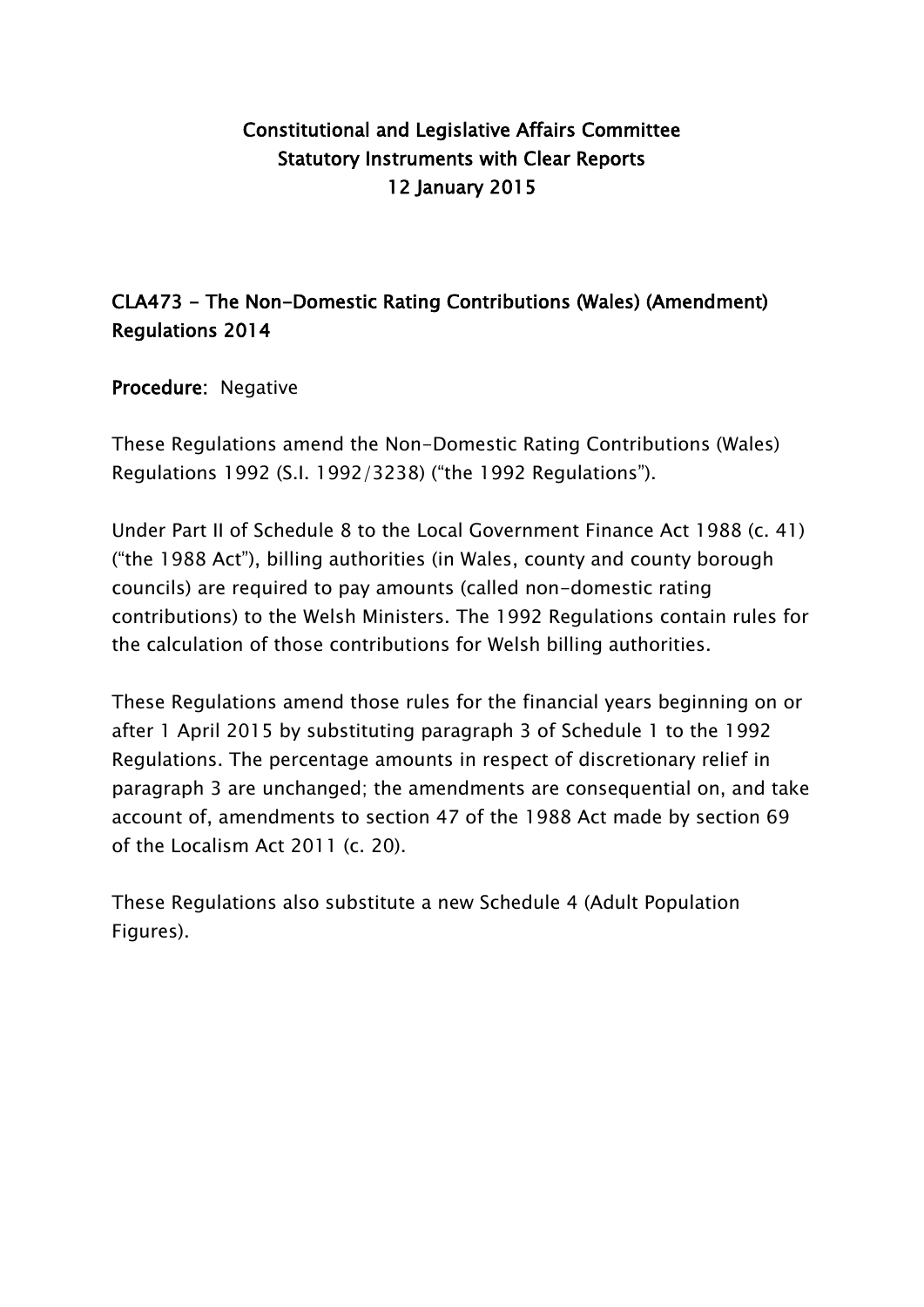# CLA474 - The Water Industry (Undertakers Wholly or Mainly in Wales) (Information about Non-owner Occupiers) Regulations 2014

### Procedure: Negative

These Regulations apply in relation to services provided by an undertaker whose area is wholly or mainly in Wales.

Under section 144C(2) of the Water Industry Act 1991 (c.56), an owner of residential premises who does not live in those premises is under a duty to arrange for the undertaker to be given information about the occupiers of the premises. Section 144C(3) of that Act provides that a failure by the owner to provide the information will result in the owner becoming jointly and severally liable with the occupiers for water and sewerage charges.

These Regulations make provision about the information that is to be given about the occupiers and about timing and procedure in connection with the provision of that information.

### CLA475 - The Rural Development Programmes (Wales) Regulations 2014

### Procedure: Negative

In order to implement the reform of the Common Agricultural Policy a new suite of EU legislation has come into force. That new EU legislation covers the issue of how assistance is to be granted from the European Agricultural Fund for Rural Development.

These Regulations are required so that the new EU legislation can operate in practice in Wales. These Regulations are a technical step required to enable the Wales Rural Development Programme 2014-2020 (the RDP) to be implemented.

Without these Regulations, the Welsh Ministers would not have powers to receive, pay or recover any financial assistance under the RDP.

Among other things, the Regulations allow the Welsh Ministers to: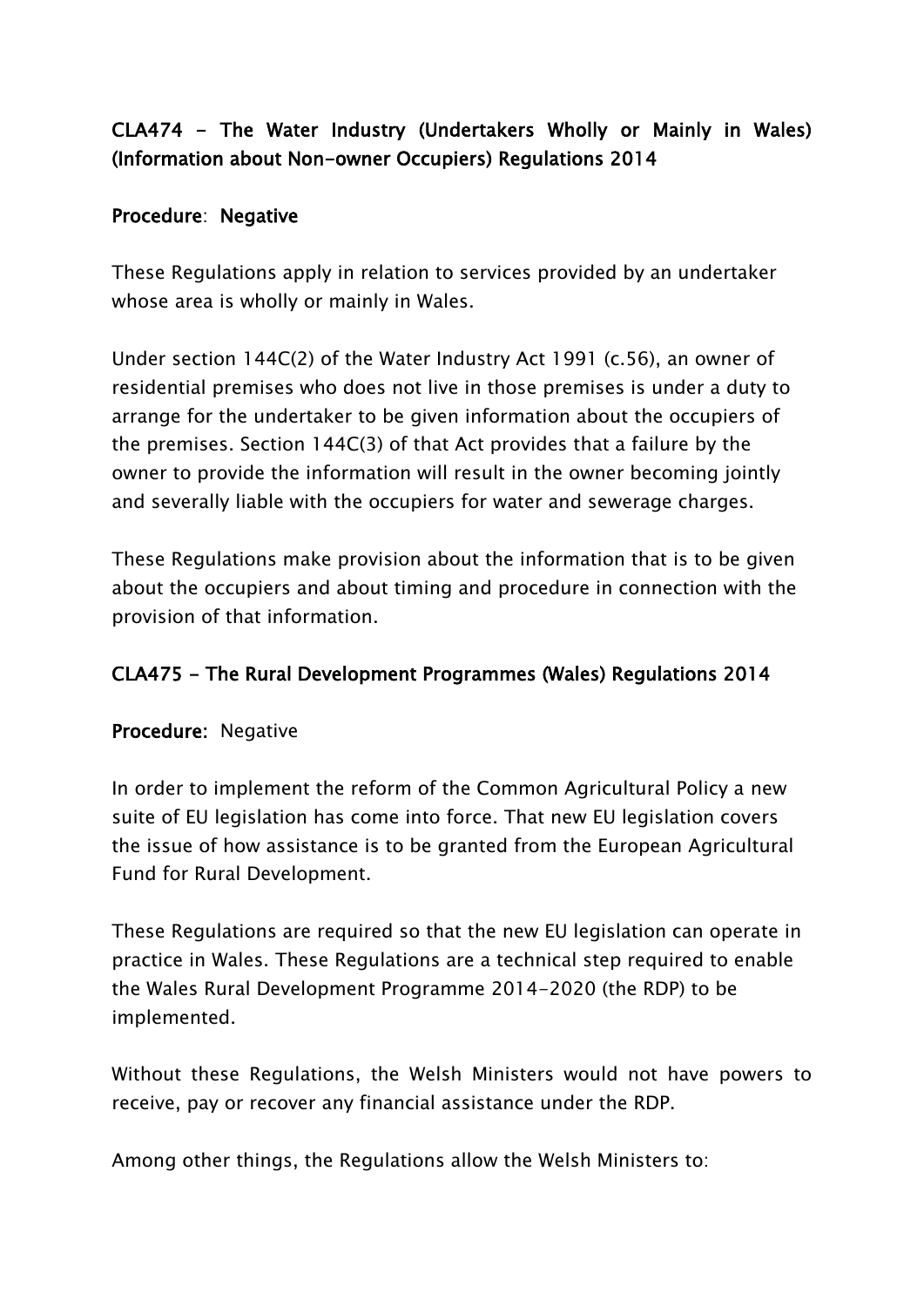- Approve operations for the receipt of financial assistance
- Pay financial assistance to beneficiaries
- Revoke, withhold or recover financial assistance
- Authorise persons to exercise powers of entry and enforcement

## CLA476 - The Firefighters' Pension (Wales) Scheme (Amendment) Order 2014

### Procedure: Negative

This Order amends the Firefighters' Pension (Wales) Scheme (set out in Schedule 2 to the Firemen's Pension Scheme Order 1992) as it has effect in Wales. Some of the amendments introduce new provisions. Other amendments make corrections.

Except as mentioned below this Order has retrospective effect from 1 July 2013. Power to give the Order retrospective effect is conferred by section 12 of the Superannuation Act 1972, as applied by section 16(3) of that Act.

# CLA478 - The Firefighters' Compensation Scheme (Wales) (Amendment) Order 2014

### Procedure: Negative

This Order amends Schedule 1 to the Firefighters' Compensation Scheme (Wales) Order 2007 (S.I. 2007/1073 (W. 111)) in which is set out the compensation scheme for firefighters and dependants of firefighters in Wales ("the Compensation Scheme").

Article 3 of the Order contains transitional provisions in relation to the amendments made by article 2 of, and paragraphs 6 and 7 of the Schedule to, this Order – they provide for the Compensation Scheme in its unamended form to continue to apply in certain circumstances.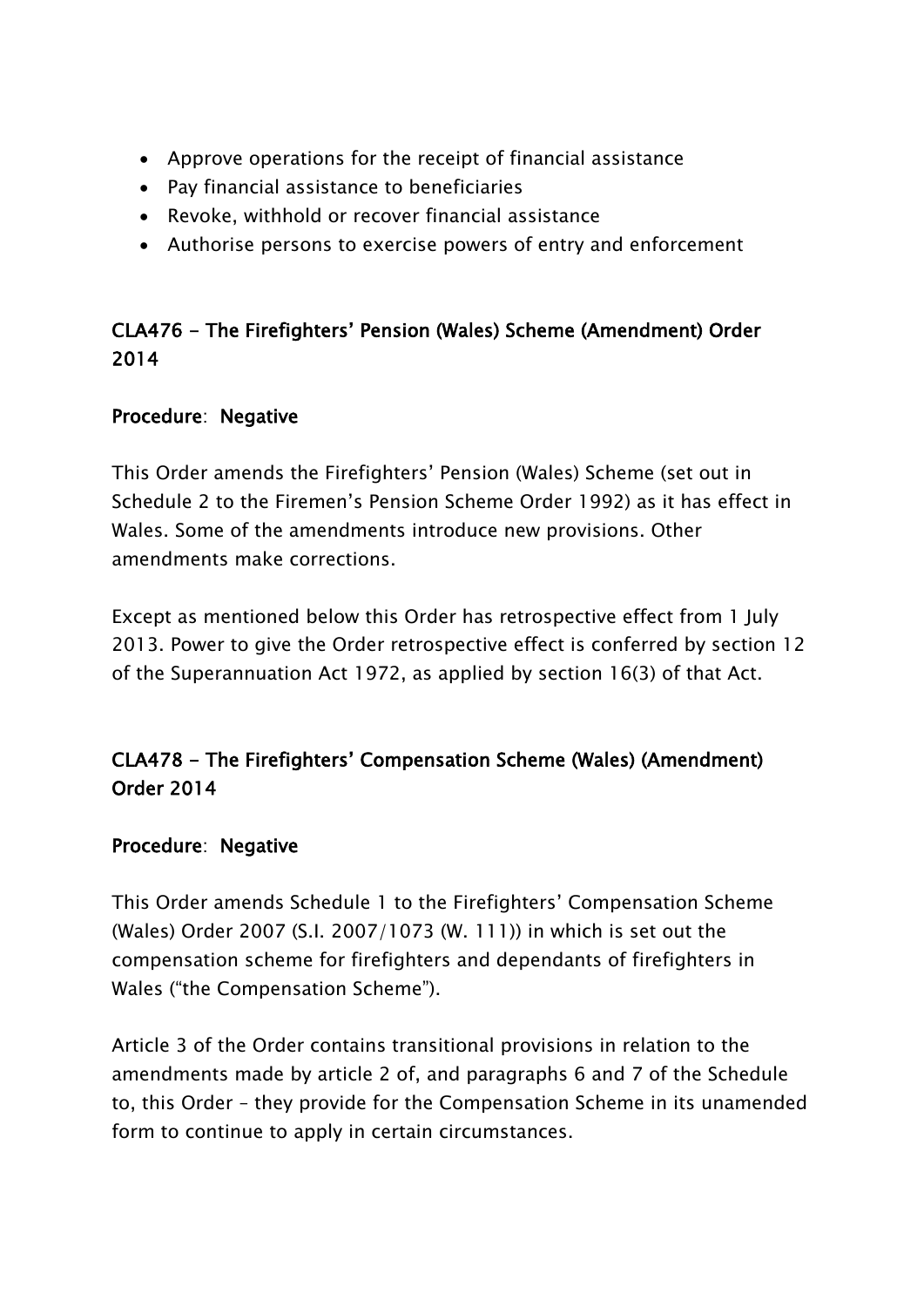CLA479 - The Common Agricultural Policy (Integrated Administration and Control System and Enforcement and Cross Compliance) (Wales) Regulations 2014

### Procedure: Negative

These Regulations provide for the implementation of EC Regulations relating to administration of the Common Agricultural Policy. These Regulations revoke and replace current Welsh regulations in this area, as part of EU-wide reform.

Part 2 of these Regulations provide for (among other things): (i) the final date on which applications for payments can be made by farmers, (ii) the minimum size of agricultural area in respect of which an application can be made, (iii) recovery of payments, (iv) powers of entry and enforcement, and (v) offences and penalties.

Part 3 of, and Schedules 1 and 2 to, these Regulations impose minimum standards of good agricultural and environmental condition on beneficiaries of payments. For example, there are standards relating to protection of groundwater, minimum soil cover and heather burning.

# CLA480 - The Council Tax Reduction Schemes (Prescribed Requirements and default Scheme (Wales) (Amendment) Regulations 2015

### Procedure: Affirmative

These Regulations uprate certain figures used to calculate an applicant's eligibility for, entitlement to, and level of, a reduction under a Council Tax Reduction Scheme. The regulations relate to both the Council tax Reduction Schemes and Prescribed Requirements (Wales Regulations 2013 and the Council Tax Reduction Schemes (Default Scheme) (Wales) Regulations 2013 (hereafter together referred to as the "2013 Regulations").

The uprated figures relate to:-